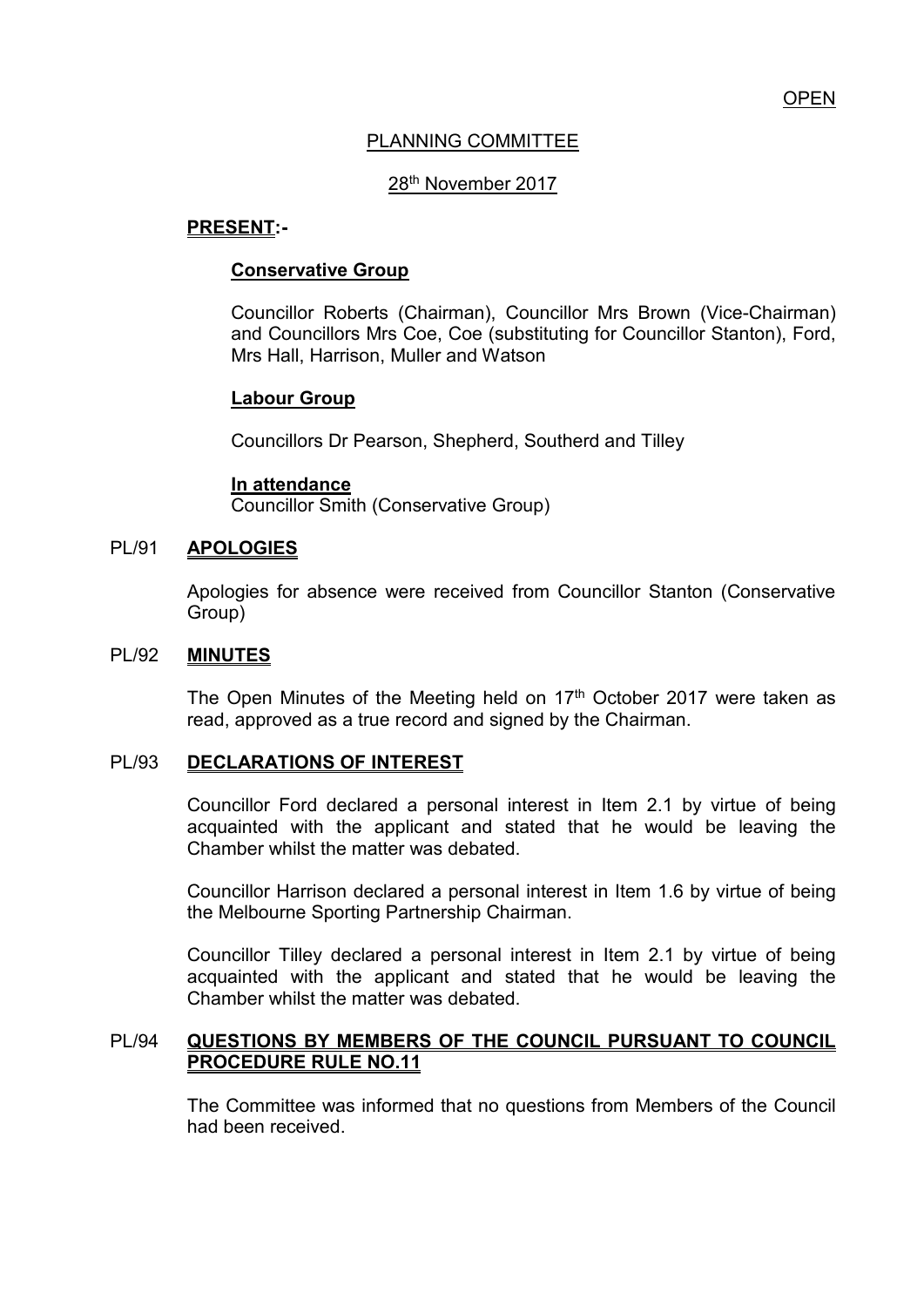# **MATTERS DELEGATED TO COMMITTEE**

# PL/95 **REPORT OF THE DIRECTOR OF COMMUNITY AND PLANNING SERVICES**

The Director of Community and Planning Services submitted reports for consideration and determination by the Committee and presented oral reports to the Meeting to update them as necessary. Consideration was then given thereto and decisions were reached as indicated.

# PL/96 **THE ERECTION OF A DETACHED BUNGALOW WITH ACCESS AND PARKING AT LAND TO THE REAR OF 64 FABIS CLOSE, SWADLINCOTE**

It was reported that members of the Committee had visited the site earlier in the day.

 Dr Helen Kirkby (applicant's agent) attended the Meeting and addressed Members on this application.

 Councillor Tilley addressed the Committee as Ward Member for Swadlincote, referring to local concerns regarding the proposed development being out of character for the area, the gradients on site, the nature of the ground and the narrow driveway, all combining to make it, he felt, an inappropriate development.

Other Members referred to the restricted driveway, safety issues, site elevations, the overbearing nature of the proposed development, parking issues, particularly to the rear of the existing property, frontal visual impact, boundary treatment, delivery and refuse vehicle access, as well as noting that it was a single storey proposal and clarifying what was possible on site under permitted development rights.

The Planning Services Manager responded to all matters.

## *RESOLVED:-*

*That planning permission be refused contrary to recommendation, deemed contrary to Local Plan policies, contrary to the character and amenity of area and due to poor access.* 

# PL/97 **DEMOLITION AND REPLACEMENT OF SUN ROOM AND CANOPY AND THE INSTALLATION OF NEW DOORS AND WINDOWS, ALONG WITH THE ERECTION OF FENCES & GATES AT COMMON FARM, 26 MAIN STREET, MILTON, DERBY**

This application was dealt with jointly with the application below.

 The Principal Area Planning Officer informed Committee of alterations to the application since the report was submitted, relating to the wall, track and trellis.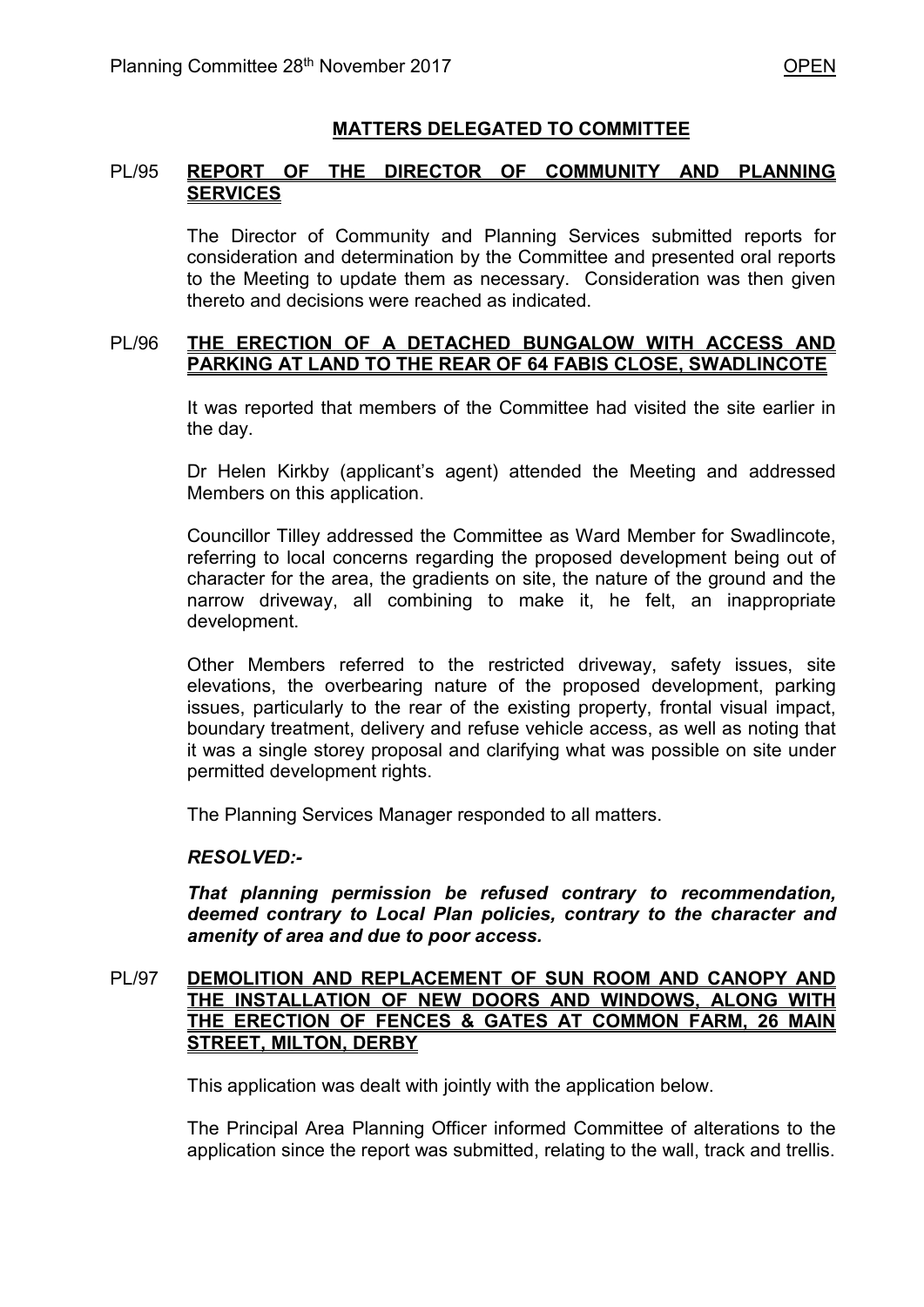Mr Peter Watkins (objector) attended the Meeting and addressed Members on this application.

 The Principal Area Planning Officer clarified the village boundary lines and added that planning permission is not a grant of lawfulness, suggesting that a condition could be added to confirm that the application does not make usage lawful.

 Councillor Smith addressed the Committee as Ward Member for Repton, supporting the above suggestion in helping determine the boundary lines by way of having Planning Enforcement investigate the rear boundary.

## *RESOLVED:-*

*That planning permission be granted as recommended in the report of the Director of Community & Planning Services, with a request that recent hard surfacing works be investigated by enforcement.* 

PL/98 **LISTED BUILDING CONSENT FOR THE DEMOLITION AND REPLACEMENT OF SUN ROOM AND CANOPY AND THE INSTALLATION OF NEW DOORS AND WINDOWS ALONG WITH INTERNAL ALTERATIONS AT COMMON FARM, 26 MAIN STREET, MILTON, DERBY** 

## *RESOLVED:-*

*That consent be granted as recommended in the report of the Director of Community & Planning Services.* 

## PL/99 **RETENTION OF PIPEWORK ASSOCIATED WITH A NEW TREATMENT PLANT AT DAY NURSERY, STAKER FLATT FARM, STAKER LANE, MICKLEOVER, DERBY**

It was reported that members of the Committee had visited the site earlier in the day.

Mrs Louise Thorne (objector) and Mr Chris Tolley (applicant) attended the Meeting and addressed Members on this application.

Members queried the ongoing usage of the septic tank, drainage facilities and investigations, the legal use of the land in question, the age of the package treatment plant on site and its capacity now and allowance for growth.

The Principal Area Planning Officer addressed the issues raised.

## *RESOLVED:-*

*That planning permission be granted as recommended in the report of the Director of Community & Planning Services, with an extra condition requiring porosity tests and re-design if necessary.* 

## PL/100 **THE RETENTION OF AN EXISTING PORTABLE BUILDING FOR USE AS PART OF THE DAY NURSERY, RETENTION OF OTHER EXISTING**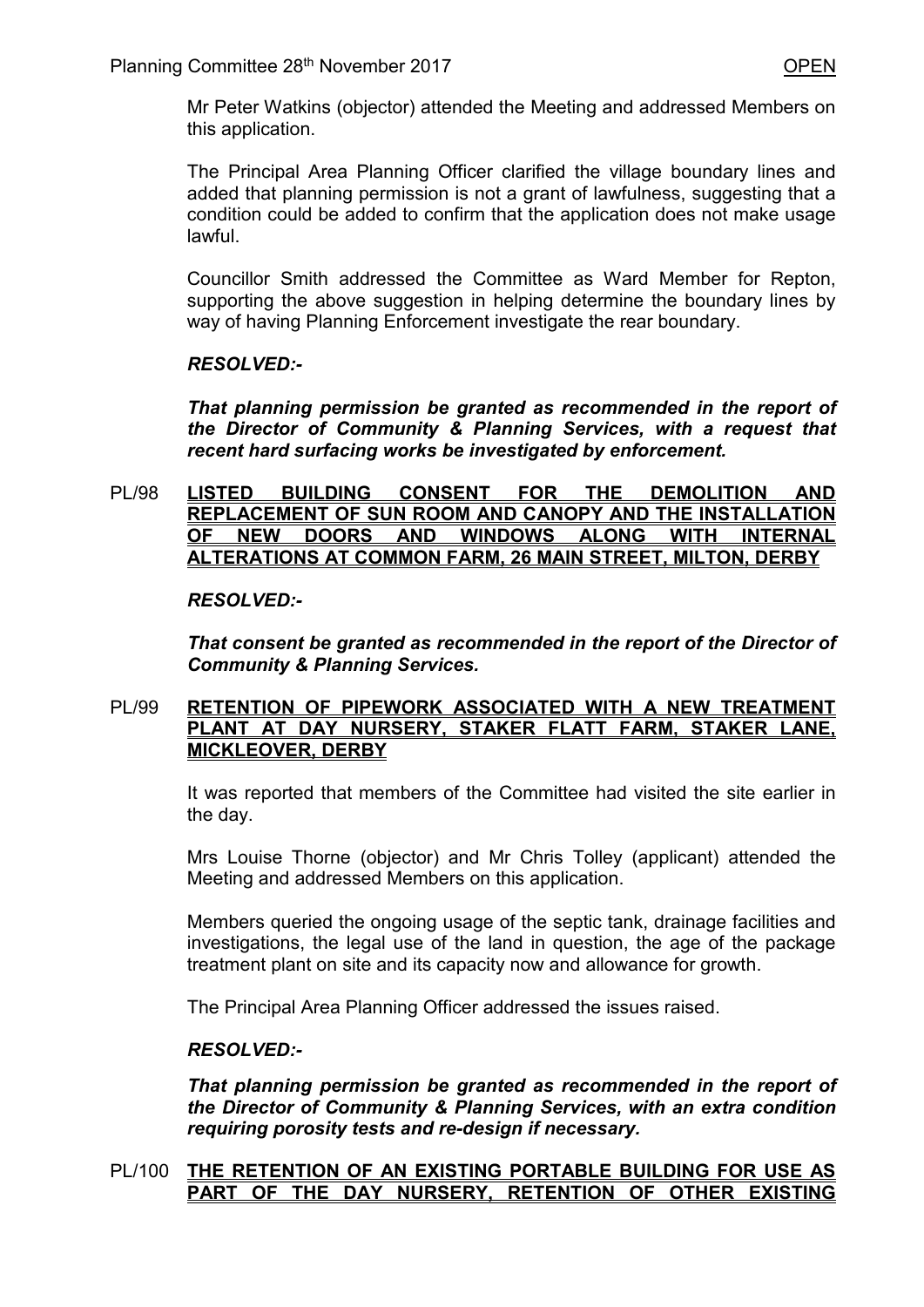## **BUILDINGS AND STRUCTURES, STAFF CAR PARKING AND PACKAGE TREATMENT PLANT (RE-SUBMISSION OF WITHDRAWN APPLICATION REF. 9/2016/1277 WITH MINOR AMENDMENTS) AT DAY NURSERY, STAKER FLATT FARM, STAKER LANE, MICKLEOVER, DERBY**

 It was reported that members of the Committee had visited the site earlier in the day.

Mrs Louise Thorne (objector) and Mr Chris Tolley (applicant) attended the Meeting and addressed Members on this application.

 Councillor Mrs Brown addressed the Committee as Ward Member for Etwall, referring to the 1996 planning permission, the retrospective nature of this application and the structures to which it relates. Condition 3 to the original permission which related to maintenance of the access was also raised, a condition with which the applicants had been unable to comply with as they did not own the land adjoining the access. Parking was also raised as an area of concern, suggesting that alternative parking arrangements be investigated.

 The Principal Area Planning Officer responded to all queries, suggesting that with regard to the maintenance of the splay from the drive, it could be conditioned and achieved using only Highways land.

## *RESOLVED:-*

*That planning permission be granted as recommended in the report of the Director of Community & Planning Services, subject to investigating alternative car park design, for which delegated authority was granted to the Planning Services Manager, as well as a condition securing maximum achievable visibility at the access within highway limits.*

Abstention: Councillor Mrs Brown.

#### PL/101 **THE ERECTION OF TWO BRICK PLAYER DUGOUTS ALONGSIDE THE MAIN FOOTBALL PITCH AT MELBOURNE SPORTS PAVILION, COCKSHUT LANE, MELBOURNE, DERBY**

## *RESOLVED:-*

*That planning permission be granted under regulation 3/4 as recommended in the report of the Director of Community & Planning Services.* 

## PL/102 **THE ERECTION OF A REAR EXTENSION AT 2 NAPIER CLOSE, CHURCH GRESLEY, SWADLINCOTE**

## *RESOLVED:-*

*That planning permission be granted as recommended in the report of the Director of Community & Planning Services.*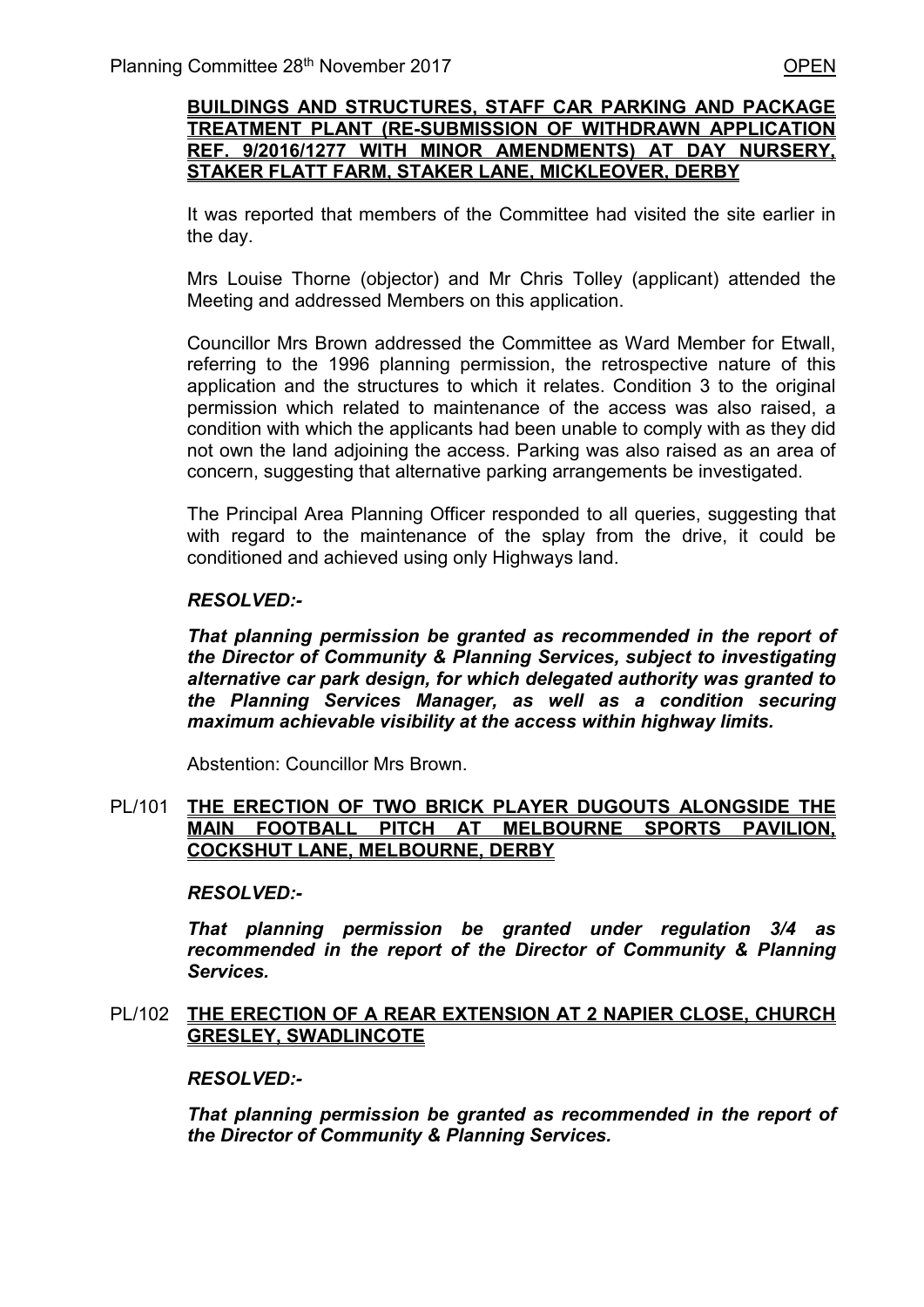# PL/103 **THE PRUNING OF OAK TREES COVERED BY SOUTH DERBYSHIRE DISTRICT COUNCIL TREE PRESERVATION ORDER NUMBER 360 AT GRAVEYARD, MAIN STREET, NETHERSEAL, SWADLINCOTE**

#### *RESOLVED:-*

*That planning permission be granted as recommended in the report of the Director of Community & Planning Services.* 

Councillors Ford and Tilley left the Meeting at 7.30pm.

## PL/104 **THE ERECTION OF AGRICULTURAL/FORESTRY WORKERS DWELLING AT MANOR FARM, CHURCH STREET, HARTSHORNE, SWADLINCOTE**

 It was reported that members of the Committee had visited the site earlier in the day.

 The Principal Area Planning Officer referred to a typographical error on page 67 of the report, where 'cannot not' should have read 'cannot'. Reference was also made to the relevant wording in the Local Plan, requiring there to be an established, existing and essential need, that the business be economically sustainable and where the need cannot be met by the existing provision. With regard to this application, opinion was that the functional need tests had not been met.

Mr Peter Burchell (applicant) attended the Meeting and addressed Members on this application.

Members expressed concern relating to the information content of the report, the treatment of the advice provided by the agricultural consultant contracted by the Council. Support was voiced for rural businesses, National Forest ventures and diversification. Reference was made to the Local Plan and that this application be treated as exceptional, there being evidence of an existing rural business and sustainability. The needs of a livery were raised in the context of establishing an essential need and the potential for business growth. Queries were also raised as to the interpretation of policy and the feasibility of temporary accommodation.

## *RESOLVED:-*

*That planning permission be granted contrary to recommendation, there being a sufficient case established to satisfy policy tests. Delegated authority for conditions granted to the Planning Services Manager.* 

Abstention: Councillor Roberts.

## PL/105 **PLANNING AND OTHER APPEALS**

 The Committee noted the planning appeal decisions in relation to the following applications:

9/2014/1013 Blackwell Lane, Melbourne